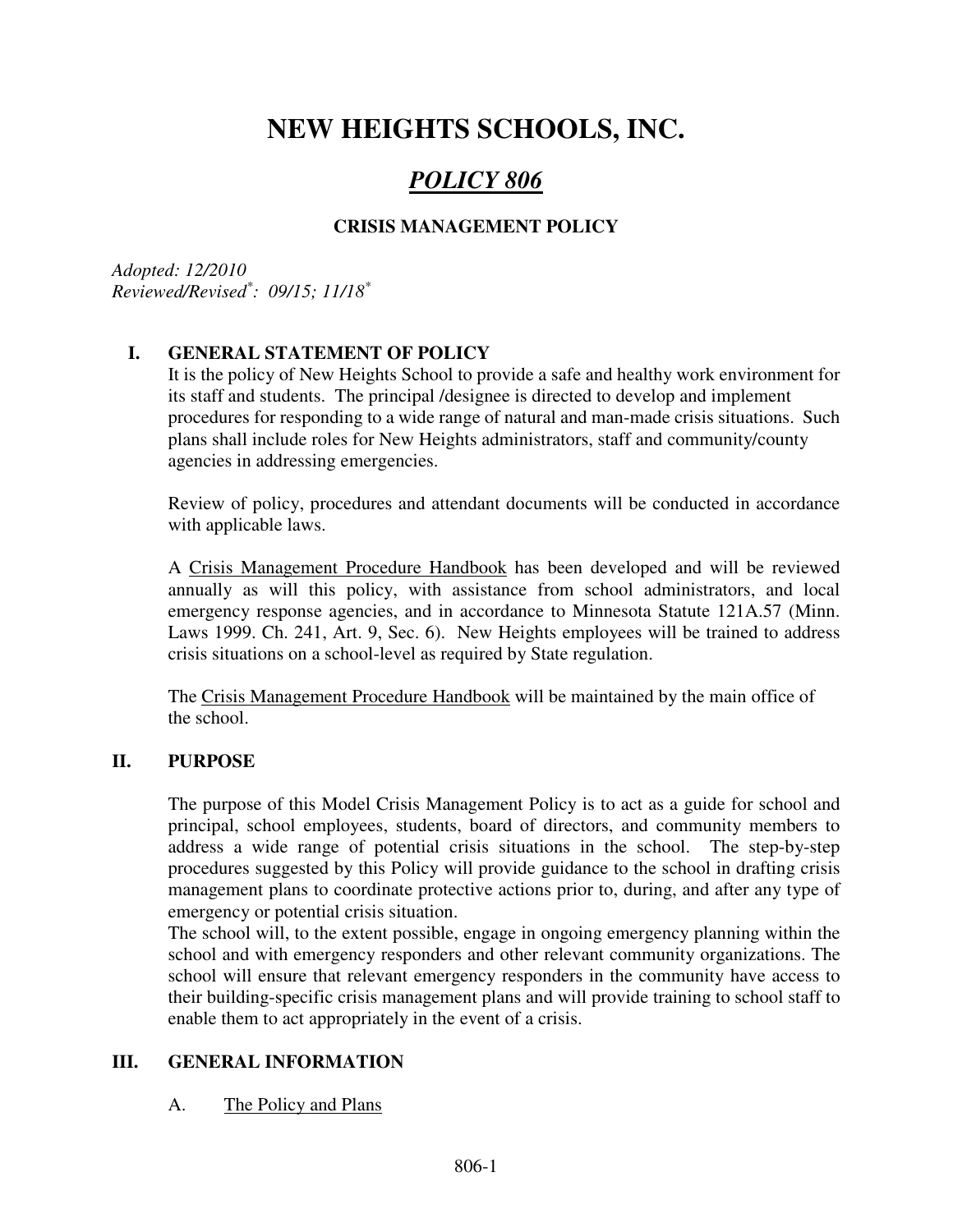The school's Crisis Management Policy has been created in consultation with local community response agencies and other appropriate individuals and groups that would likely be involved in the event of a school emergency.

Upon approval by the board of directors, such crisis management plans shall be an addendum to this Crisis Management Policy. This Policy and the plans will be maintained and updated on an annual basis.

#### B. Elements of the Crisis Management Policy

1. General Crisis Procedures. The Crisis Management Policy includes general crisis procedures for securing the building, classroom evacuation, building evacuation, campus evacuation, and sheltering. The Policy designates the individual(s) who will determine when these actions will be taken. A communication system will be in place to enable the designated individual to be contacted at all times in the event of a potential crisis, setting forth the method to contact the designated individual, the provision of at least two designees when the contact person is unavailable, and the method to convey contact information to the appropriate staff persons. The alternative designees may include members of the emergency first responder response team. A secondary method of communication should be included in the plan for use when the primary method of communication is inoperable. The school will have access to a copy of the Comprehensive School Safety Guide (2011 Edition) to assist in the development of crisis management plans.

All general crisis procedures will address specific procedures for the safe evacuation of children and employees with special needs such as physical, sensory, motor, developmental, and mental health challenges.

*[Note: More specific information on planning for children with special needs can be found in the Comprehensive School Safety Guide (2011 Edition) and United States Department of Education's document entitled, "Practical Information on Crisis Planning, a Guide for Schools and Communities." A website link is provided in the resource section of this Policy.]*

a. Lock-Down Procedures. Lock-down procedures will be used in situations where harm may result to persons inside the school building, such as a shooting, hostage incident, intruder, trespass, disturbance, or when determined to be necessary by the principal or his or her designee. The principal or designee will announce the lock-down over the public address system or other designated system. Code words will not be used. Provisions for emergency evacuation will be maintained even in the event of a lock-down. The principal will submit lock-down procedures for their building as part of their crisis management plan.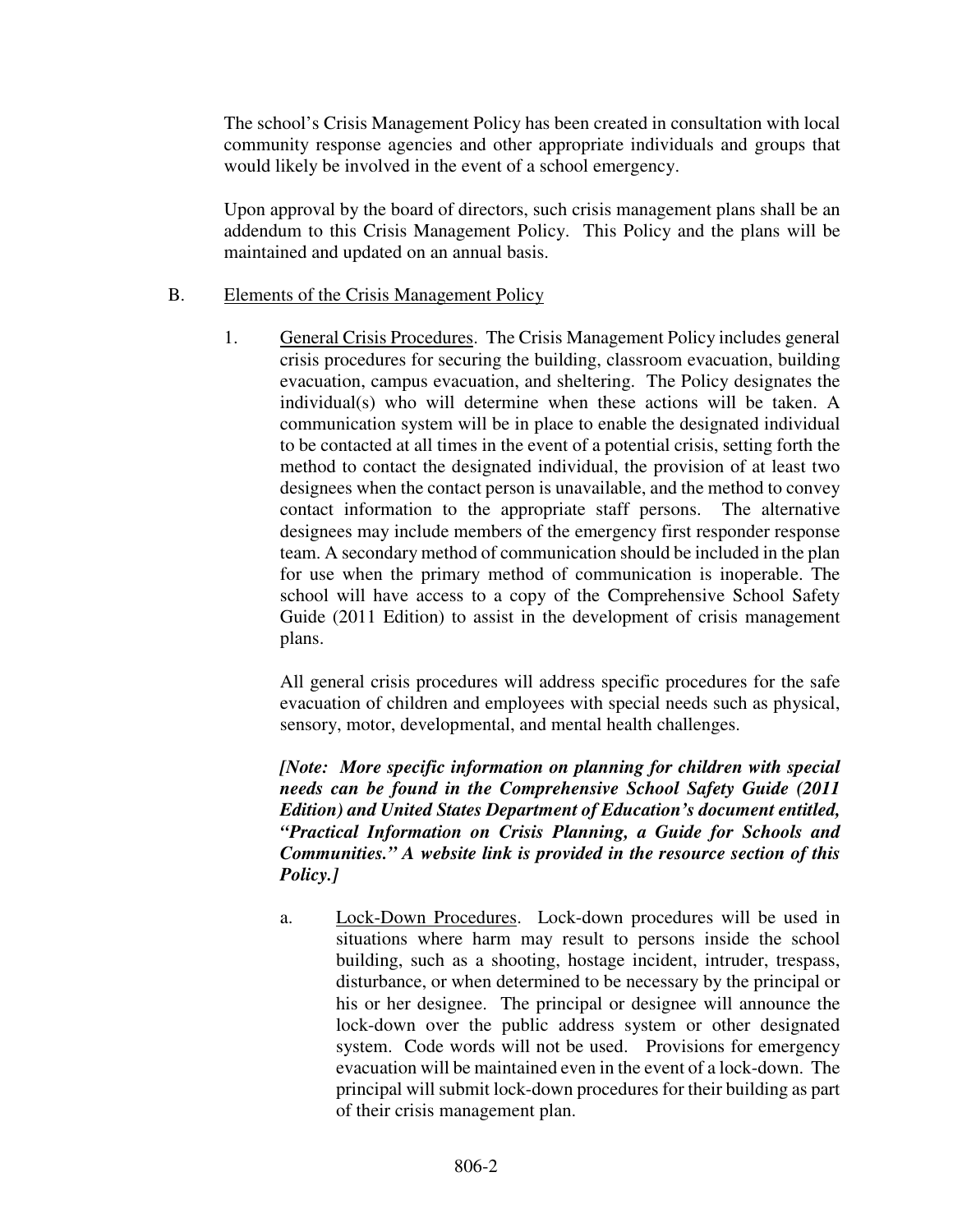*[Note: State law requires a minimum of five school lock-down drills each school year. See Minn. Stat. § 121A.035.]*

b. Evacuation Procedures. Evacuations of classrooms and buildings shall be implemented at the discretion of the principal or his or her designee. Each building's crisis management plan will include procedures for transporting students and staff a safe distance from harm to a designated safe area until released by the principal or designee. Safe areas may change based upon the specific emergency situation. The evacuation procedures should include specific procedures for children with special needs, including children with limited mobility (wheelchairs, braces, crutches, etc.), visual impairments, hearing impairments, and other sensory, developmental, or mental health needs. The evacuation procedures should also address transporting necessary medications for students that take medications during the school day.

#### *[Note: State law requires a minimum of five school fire drills, consistent with Minn. Stat. § 299F.30, and one school tornado drill each school year. See Minn. Stat. § 121A.035.]*

c. Sheltering Procedures. Sheltering provides refuge for students, staff, and visitors within the school building during an emergency. Shelters are safe areas that maximize the safety of inhabitants. Safe areas may change based upon the specific emergency. The principal or his or her designee will announce the need for sheltering over the public address system or other designated system.

#### *[Note: The Comprehensive School Safety Guide (2011 Edition) has sample lock-down procedures, evacuation procedures, and sheltering procedures.]*

2. Crisis-Specific Procedures. The Crisis Management Policy includes crisisspecific procedures for crisis situations that may occur during the school day or at school-sponsored events and functions. These procedures are designed to enable the principal to tailor response procedures when creating their specific crisis management plans.

#### *[Note: The Comprehensive School Safety Guide (2011 Edition) includes crisis-specific procedures.]*

- 3. School Emergency Response Teams
	- a. Composition. The principal will select a school emergency response team that will be trained to respond to emergency situations. All school emergency response team members will receive on-going training to carry out the building's crisis management plans and will have knowledge of procedures, evacuation routes, and safe areas.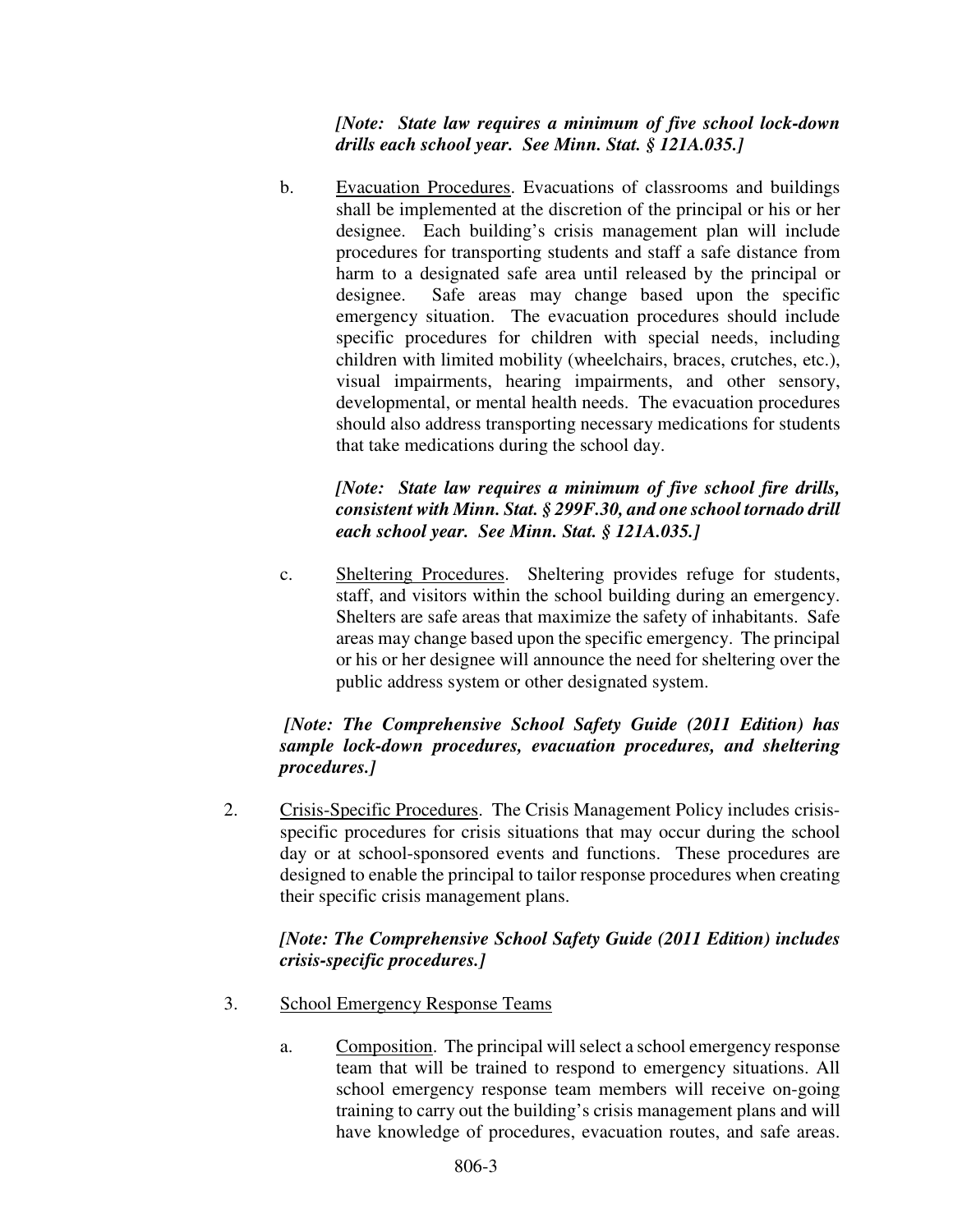For purposes of student safety and accountability, to the extent possible, school emergency response team members will not have direct responsibility for the supervision of students. Team members must be willing to be actively involved in the resolution of crises and be available to assist in any crisis situation as deemed necessary by the principal. The school will maintain a current list of school emergency response team members which will be updated annually. The principal, and his or her alternative designees, will know the location of that list in the event of a school emergency. A copy of the list will be kept on file in the school office.

## *[Note: The Comprehensive School Safety Guide (2011 Edition) has a sample School Emergency Response Team list.]*

b. Leaders. The principal or his or her designee will serve as the leader of the school emergency response team and will be the primary contact for emergency response officials. In the event the primary designee is unavailable, the designee list should include more than one alternative designee and may include members of the emergency response team. When emergency response officials are present, they may elect to take command and control of the crisis. It is critical in this situation that school officials assume a resource role and be available as necessary to emergency response officials.

## **IV. PREPARATION BEFORE AN EMERGENCY**

#### A. Communication

- 1. District Employees. Teachers generally have the most direct contact with students on a day-to-day basis. As a result, they must be aware of their role in responding to crisis situations. This also applies to non-teaching school personnel who have direct contact with students. All staff shall be aware of the school's Crisis Management Policy and crisis management plan. The crisis management plan shall include the method and dates of dissemination of the plan to its staff. Employees will receive a copy of the relevant crisis management plans and shall receive periodic training on plan implementation.
- 2. Students and Parents. Students and parents shall be made aware of the school's Crisis Management Policy. The school's crisis management plan shall set forth how students and parents are made aware of the school plans. Students shall receive specific instruction on plan implementation and shall participate in a required number of drills and practice sessions throughout the school year.

#### B. Planning and Preparing for Fire

1. Designate a safe area at least 50 feet away from the building to enable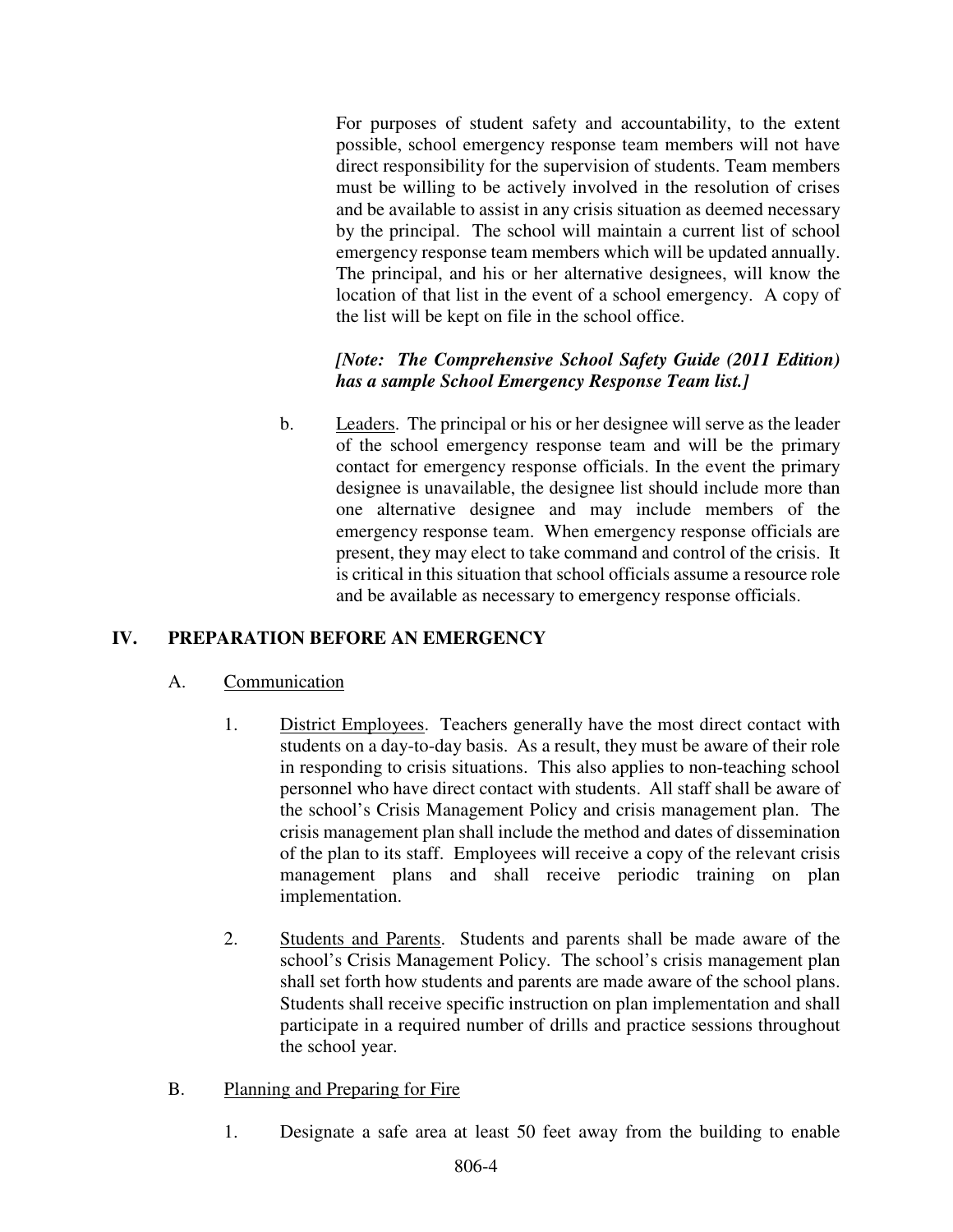students and staff to evacuate. The safe area should not interfere with emergency responders or responding vehicles and should not be in an area where evacuated persons are exposed to any products of combustion. (Depending on the wind direction, where the building on fire is located, the direction from which the fire is arriving, and the location of fire equipment, the distance may need to be extended.)

*[Note: Evacuation areas at least 50 feet from school buildings are recommended but not mandated by statute or rule. Evacuation areas should be selected based on safety and the individual school site's proximity to streets, traffic patterns, and other hazards.]*

- 2. The building's facility diagram and site plan shall be available in appropriate areas of the building and shall identify the most direct evacuation routes to the designated safe areas both inside and outside of the building. The facility diagram and site plan must identify the location of the fire alarm control panel, fire alarms, fire extinguishers, hoses, water spigots, and utility shut offs.
- 3. Teachers and staff will receive training on the location of the primary emergency evacuation routes and alternate routes from various points in the building. During fire drills, students and staff will practice evacuations using primary evacuation routes and alternate routes.
- 4. Certain employees, such as those who work in hazardous areas in the building, will receive training on the locations and proper use of fire extinguishers and protective clothing and equipment.
- 5. Fire drills will be conducted periodically without warning at various times of the day and under different circumstances, e.g., lunchtime, recess, and during assemblies. State law requires a minimum of five fire drills each school year, consistent with Minn. Stat. § 299F.30. See Minn. Stat. § 121A.035.

#### *[Note: The State Fire Marshal advises schools to defer fire drills during the winter months.]*

6. A record of fire drills conducted at the building will be maintained in the principal's office.

#### *[Note: The Comprehensive School Safety Guide (2011 Edition), under the Preparedness/Planning section, has a sample fire drills schedule and log.]*

- 7. The school will have prearranged sites for emergency sheltering and transportation as needed.
- 8. The school will determine which staff will remain in the building to perform essential functions if safe to do so (e.g., switchboard, building engineer,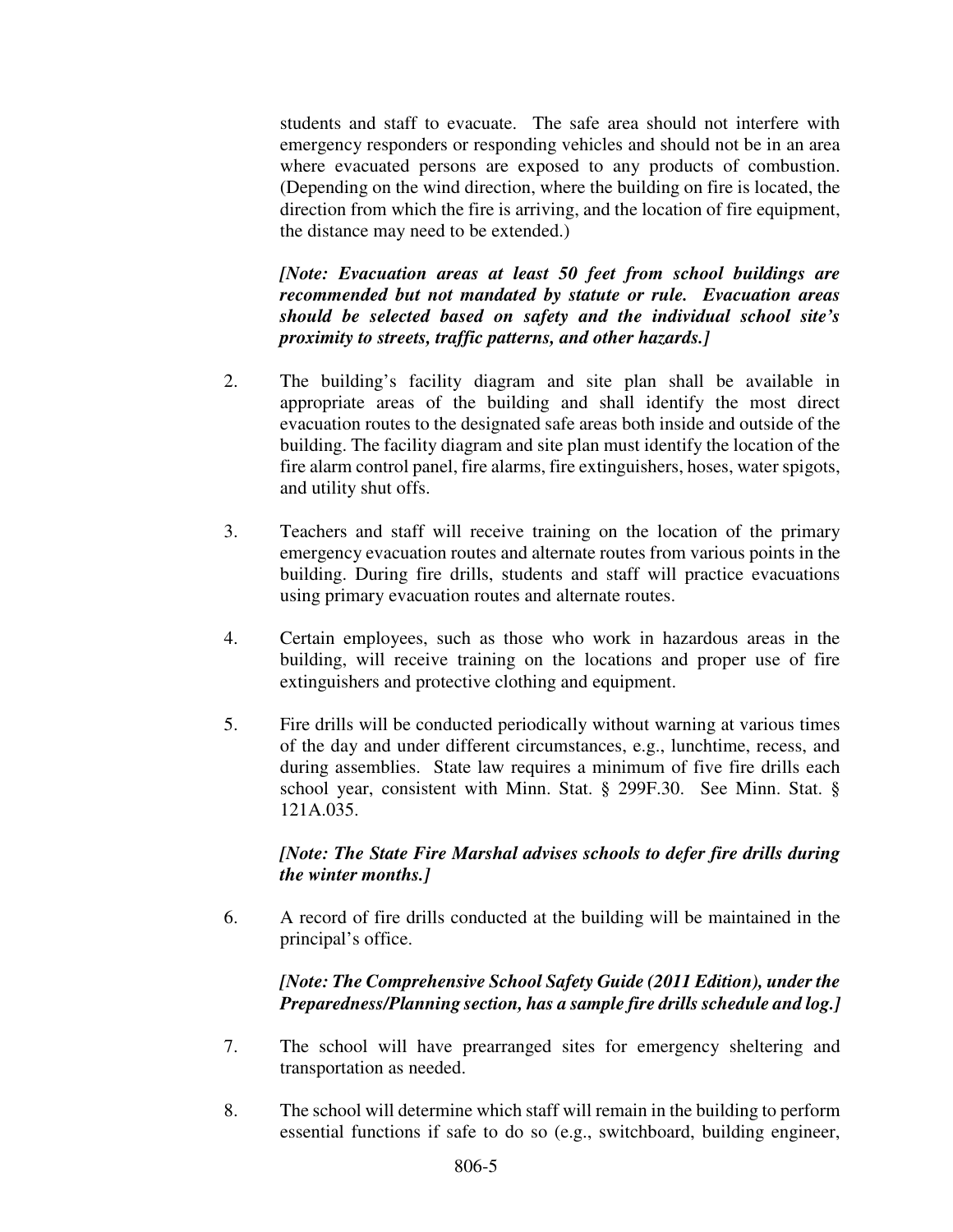etc.). The school also will designate an administrator or his or her designee to meet local fire or law enforcement agents upon their arrival.

*[Note: The Comprehensive School Safety Guide (2011 Edition), under the Response section, has a sample fire procedure form, evacuation/relocation and student reunification/release procedures, and planning for student reunification.]*

#### C. Facility Diagrams and Site Plans

The schools will have a facility diagram and site plan that includes the location of primary and secondary evacuation routes, exits, designated safe areas inside and outside of the building, and the location of fire alarm control panel, fire alarms, fire extinguishers, hoses, water spigots, and utility shut offs. All facility diagrams and site plans will be updated regularly and whenever a major change is made to a building. Facility diagrams and site plans will be maintained by the principal and will be easily accessible and on file in the school office. Facility diagrams and site plans will be provided to first responders, such as fire and law enforcement personnel.

*[Note: For single building school districts, such as charter schools, a secondary location for the diagrams and site plans will be included in the school's Crisis Management Policy and may include filing documents with a charter school sponsor, or compiling facility diagrams and site plans on a CD-Rom or flash drive and distributing copies to first responders or sharing the documents with first responders during the crisis planning process.]* 

*[Note: To the extent data contained in facility diagrams and site plans constitute security information pursuant to Minn. Stat. § 13.37, the school is advised to consult with appropriate officials and/or legal counsel prior to dissemination of the facility diagrams or site plans to anyone other than first responders.]* 

#### D. Emergency Telephone Numbers

The school will maintain a current list of emergency telephone numbers and the names and addresses of local, county, and state personnel who may be involved in a crisis situation. The list will include telephone numbers for local police, fire, ambulance, hospital, the Poison Control Center, county and state emergency management agencies, local public works departments, local utility companies, the public health nurse, mental health/suicide hotlines, and the county welfare agency. A copy of this list will be kept on file in the school office and updated annually.

School employees will receive training on how to make emergency contacts, including 911 calls, when the school's main telephone number and location is electronically conveyed to emergency personnel instead of the specific building in need of emergency services.

School plans will set forth a process to internally communicate an emergency, using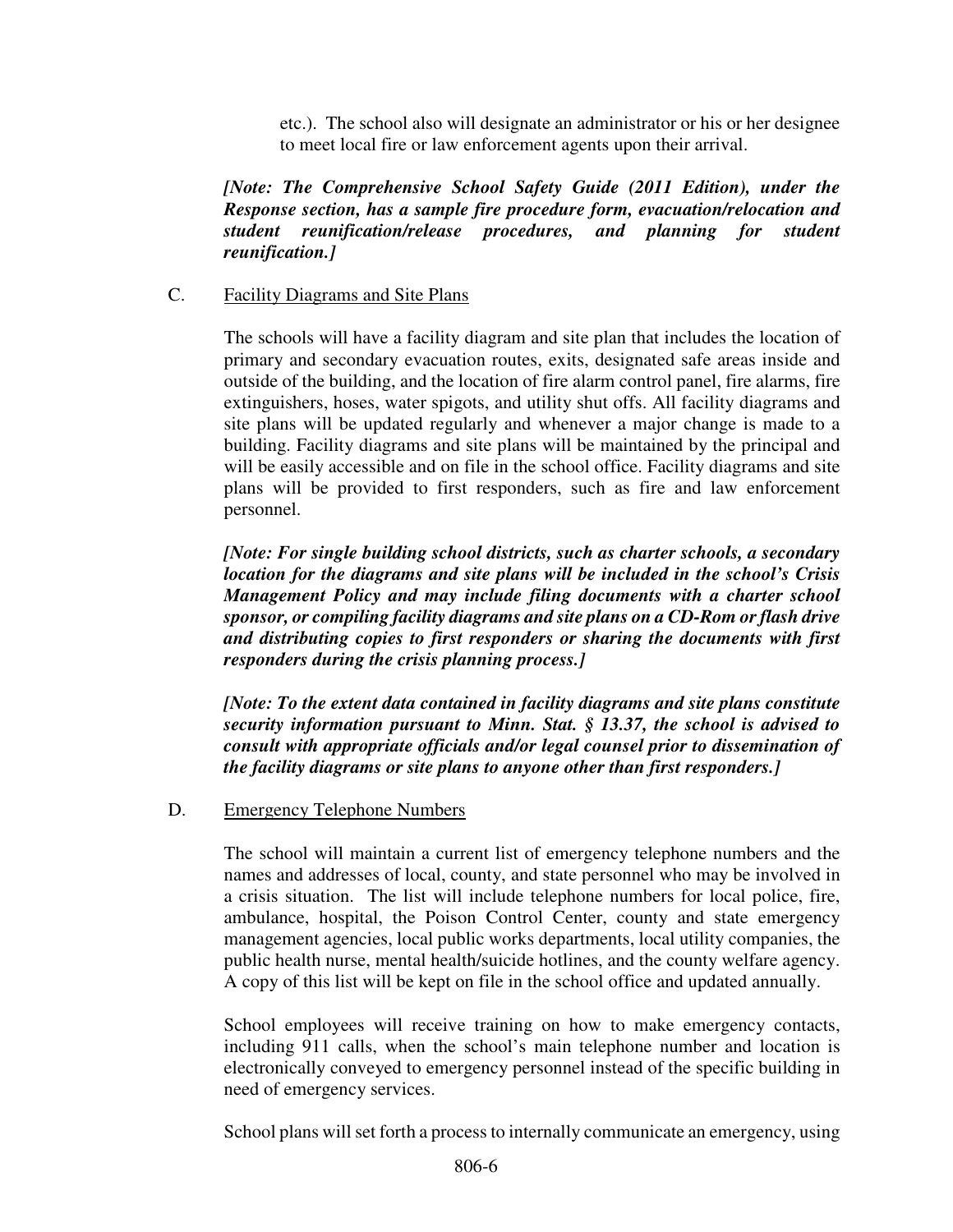telephones in classrooms, intercom systems, or two-way radios, as well as the procedure to enable the staff to rapidly convey emergency information to a building designee. Each plan will identify a primary and secondary method of communication for both internal and secondary use. It is recommended that the plan include several methods of communication because computers, intercoms, telephones, and cell phones may not be operational or may be dangerous to use during an emergency.

#### *[Note: The Comprehensive School Safety Guide (2011 Edition), under the Preparedness/Planning section, has a sample Emergency Phone Numbers list.]*

#### E. Warning and Notification Systems

 The school shall maintain a warning system designed to inform students, staff, and visitors of a crisis or emergency. This system shall be maintained on a regular basis under the maintenance plan for the school building. The school should consider an alternate notification system to address the needs of staff and students with special needs, such as vision or hearing.

The principal shall be responsible for informing students and employees of the warning system and the means by which the system is used to identify a specific crisis or emergency situation. The school's crisis management plan will include the method and frequency of dissemination of the warning system information to students and employees.

#### F. Early School Closure Procedures

 The principal will make decisions about closing school as early in the day as possible. The early school closure procedures will set forth the criteria for early school closure (e.g., weather-related, utility failure, or a crisis situation), will specify how closure decisions will be communicated to staff, students, families, and the school community (designated broadcast media, local authorities, e-mail, or school web site), and will discuss the factors to be considered in closing and reopening a school or building.

 Early school closure procedures also will include a reminder to parents and guardians to listen to designated local radio and TV stations for school closing announcements, where possible.

### *[Note: The Comprehensive School Safety Guide (2011 Edition), under the Response section, provides universal procedures for severe weather shelter.]*

#### G. Media Procedures

The principal has the authority and discretion to notify parents or guardians and the school community in the event of a crisis or early school closure. The principal will designate a spokesperson who will notify the media in the event of a crisis or early school closure. The spokesperson shall receive training to ensure that the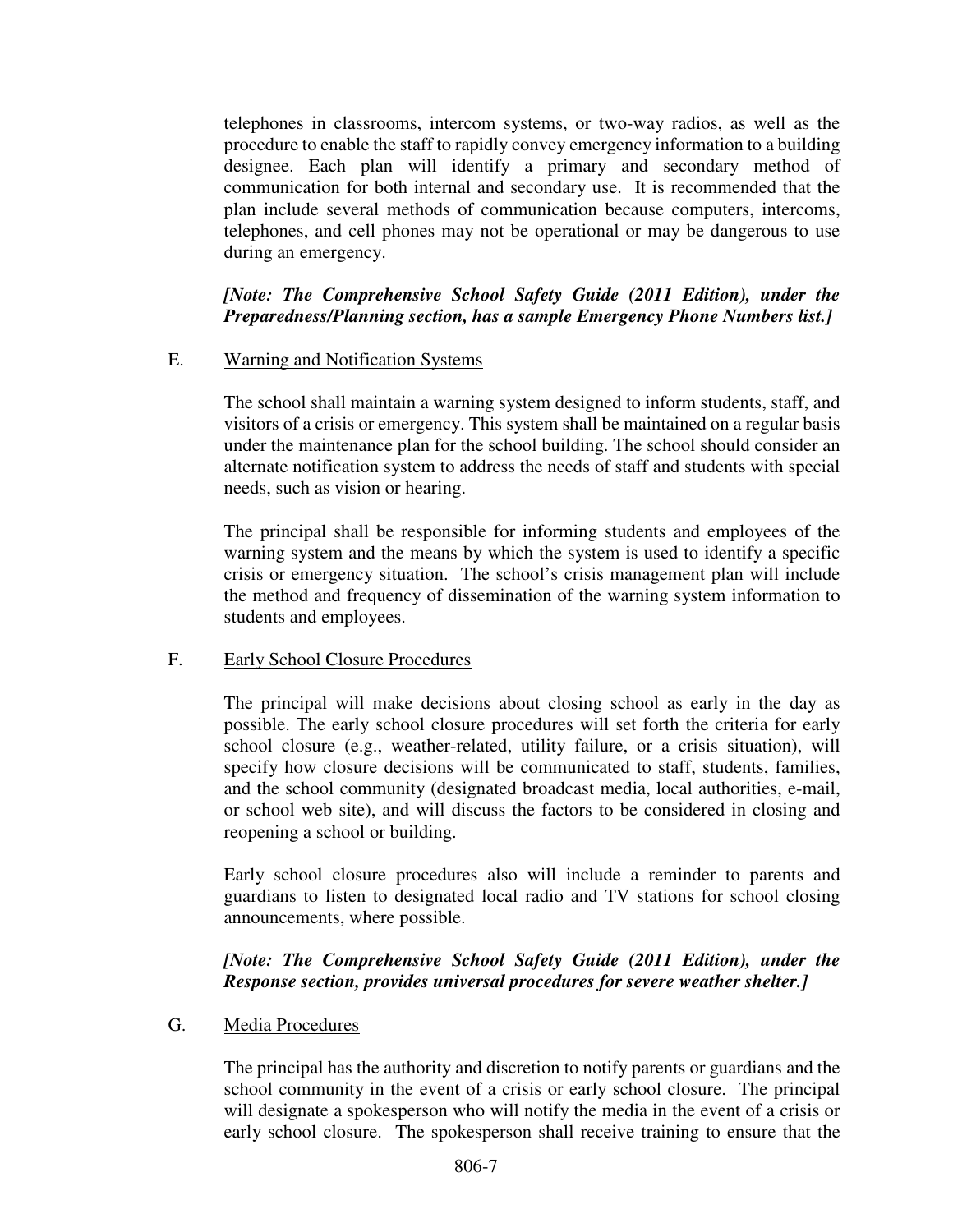school is in strict compliance with federal and state law relative to the release of private data when conveying information to the media.

#### *[Note: The Comprehensive School Safety Guide (2011 Edition), under the Response section, has a sample Media Procedures form.]*

#### H. Behavioral Health Crisis Intervention Procedures

 Short-term behavioral health crisis intervention procedures will set forth the procedure for initiating behavioral health crisis intervention plans. The procedures will utilize available resources including the school psychologist, counselor, community behavioral health crisis intervention, or others in the community. Counseling procedures will be used whenever the principal determines it to be necessary, such as after an assault, a hostage situation, shooting, or suicide. The behavioral health crisis intervention procedures shall include the following steps:

- 1. The principal will meet with relevant persons, including school psychologists and counselors, to determine the level of intervention needed for students and staff.
- 2. Designate specific rooms as private counseling areas.
- 3. Escort siblings and close friends of any victims as well as others in need of emotional support to the counseling areas.
- 4. Prohibit media from interviewing or questioning students or staff.
- 5. Provide follow-up services to students and staff who receive counseling.
- 6. Resume normal school routines as soon as possible.
- I. Long-Term Recovery Intervention Procedures

Long-term recovery intervention procedures may involve both short-term and longterm recovery planning:

- 1. Physical/structural recovery.
- 2. Fiscal recovery.
- 3. Academic recovery.
- 4. Social/emotional recovery.

*[Note: The Comprehensive School Safety Guide (2011 Edition), under the Recovery section, addresses the recovery components in more detail.]*

#### **V. SAMPLE PROCEDURES INCLUDED IN THIS POLICY**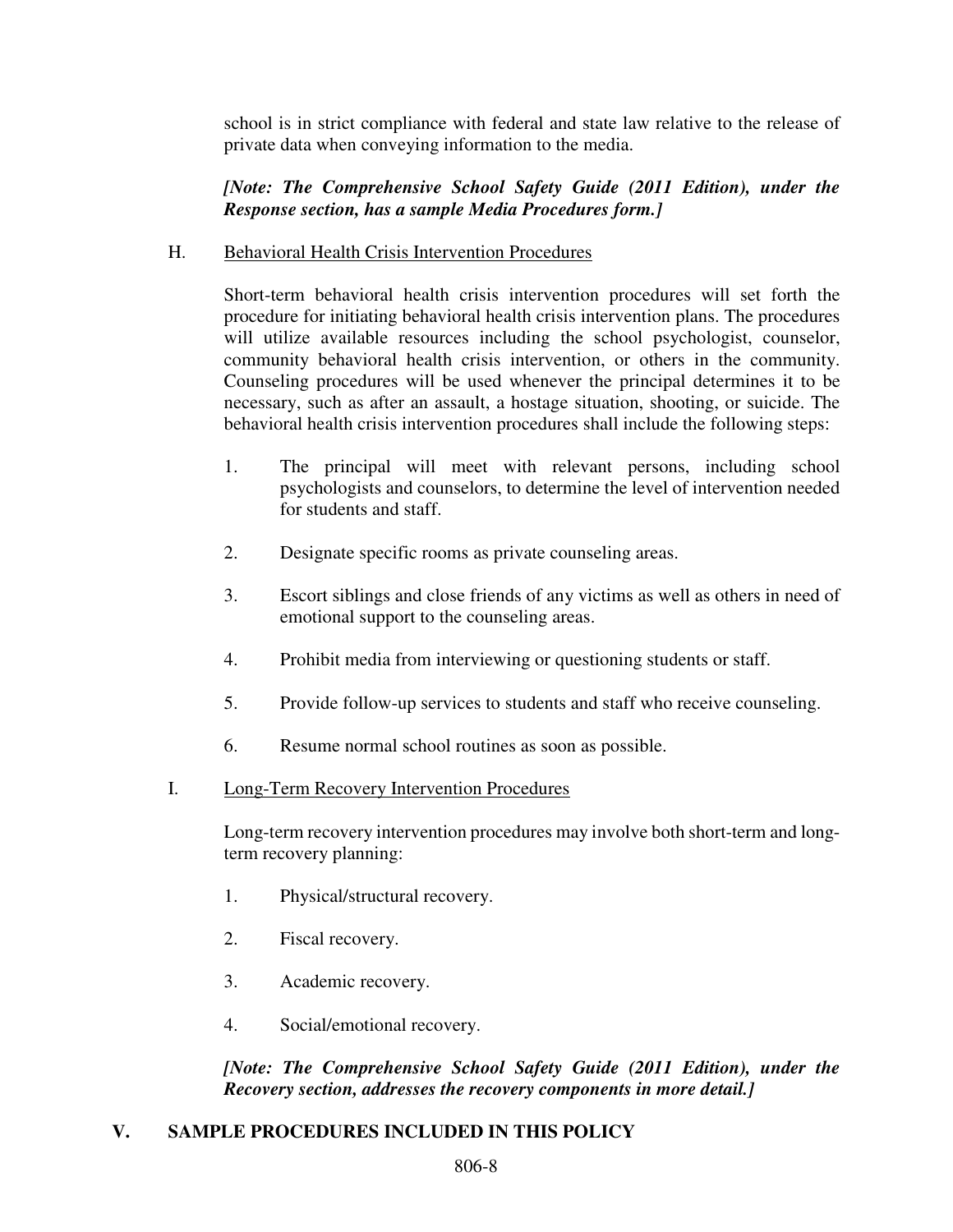Sample procedures for the various hazards/emergencies listed below are attached to this Policy for use when drafting specific crisis management plans. Additional sample procedures may be found in the Response section of the Comprehensive School Safety Guide (2011 Edition). After approval by the board of directors, an adopted procedure will become an addendum to the Crisis Management Policy.

- A. Fire
- B. Hazardous Materials
- C. Severe Weather: Tornado/Severe Thunderstorm/Flooding
- D. Medical Emergency
- E. Fight/Disturbance
- F. Assault
- G. Intruder
- H. Weapons
- I. Shooting
- J. Hostage
- K. Bomb Threat
- L. Chemical or Biological Threat
- M. Checklist for Telephone Threats
- N. Demonstration
- O. Suicide
- P. Lock-down Procedures
- Q. Shelter-In-Place Procedures
- R. Evacuation/Relocation
- S. Media Procedures
- T. Post-Crisis Procedures
- U. School Emergency Response Team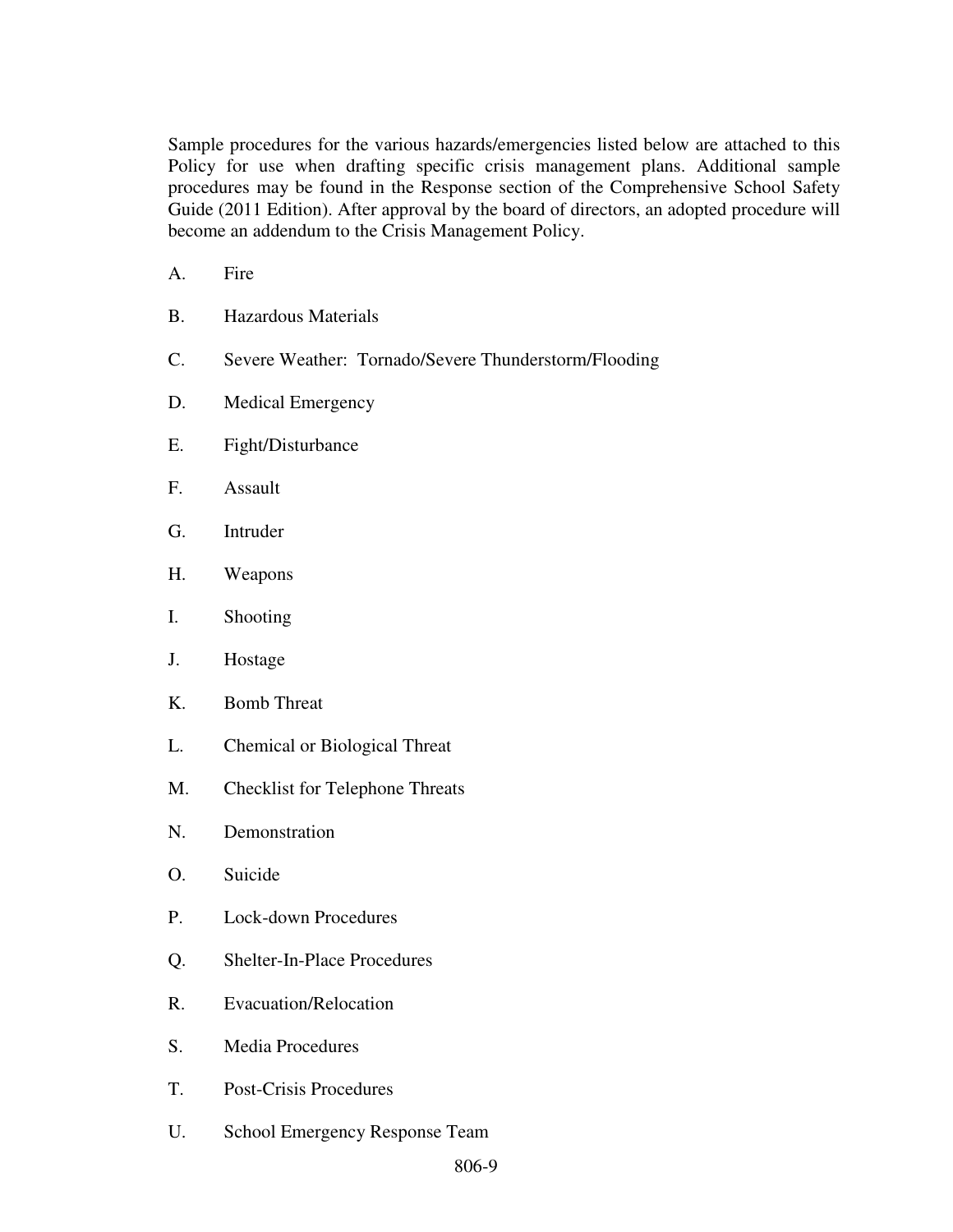- V. Emergency Phone Numbers
- W. Highly Contagious Serious Illness or Pandemic Flu

#### **VI. MISCELLANEOUS PROCEDURES**

A. Chemical Accidents

Procedures for reporting chemical accidents shall be posted at key locations such as chemistry labs, art rooms, swimming pool areas, and janitorial closets.

*[Note: School buildings must maintain Material Safety Data Sheets (M.S.D.S.) for all chemicals on campus. State law, federal law, and OSHA require that pertinent staff have access to M.S.D.S. in the event of a chemical accident.]* 

B. Visitors

The school shall implement procedures mandating visitor sign in and visitors in the school building. See MSBA/MASA Model Policy 903 (Visitors to School Buildings and Sites).

The school shall implement procedures to minimize outside entry into the school building except at designated check-in points and assure that all doors are locked prior to and after regular building hours.

C. Student Victims of Criminal Offenses at or on School Property

The school shall establish procedures allowing student victims of criminal offenses on school property the opportunity to transfer to another school within independent school district 834.

*[Note: The Every Student Succeeds Act, 20 U.S.C.* § *6301, et seq.; Title IX, 20 U.S.C.* § *1681, et seq.; and the Unsafe School Choice Option, 20 U.S.C.* § *7912, require school districts to establish such transfer procedures.]* 

D. Radiological Emergencies at Nuclear Generating Plants [OPTIONAL]

Schools within a 10 mile radius of the Monticello or Prairie Island nuclear power plants will implement crisis plans in the event of an accident or incident at the power plant.

Questions relative to the creation or implementation of such plans will be directed to the Minnesota Department of Public Safety.

| <b>Legal References:</b> | Minn. Stat. Ch. 12 (Emergency Management)                |
|--------------------------|----------------------------------------------------------|
|                          | Minn. Stat. Ch. 12A (Natural Disaster; State Assistance) |
|                          | Minn. Stat. § 121A.035 (Crisis Management Policy)        |